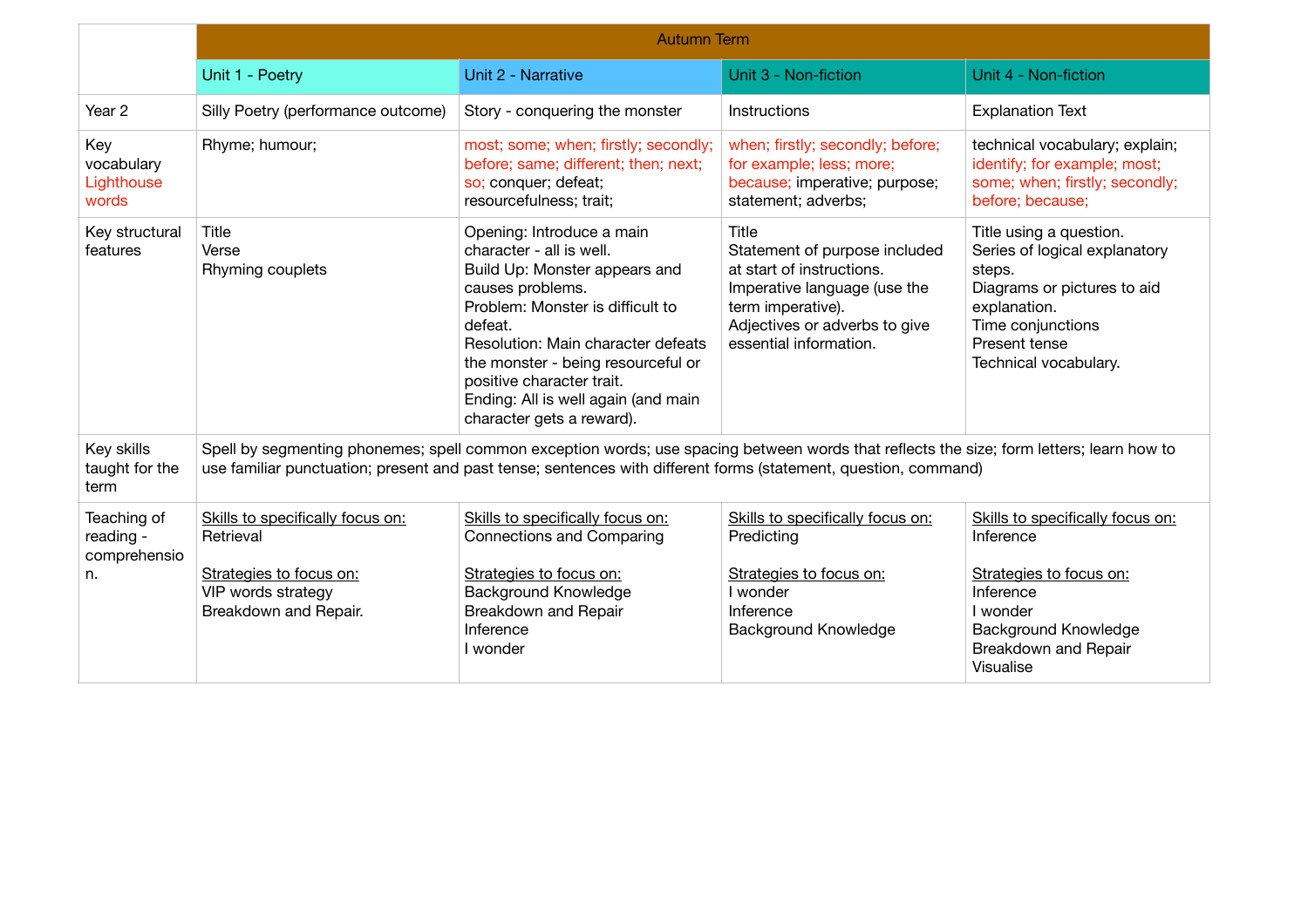|                                         | Spring Term                                                                                                                                                                                                                  |                                                                                                                                                                                                                                            |                                                                                                                                                                        |  |  |
|-----------------------------------------|------------------------------------------------------------------------------------------------------------------------------------------------------------------------------------------------------------------------------|--------------------------------------------------------------------------------------------------------------------------------------------------------------------------------------------------------------------------------------------|------------------------------------------------------------------------------------------------------------------------------------------------------------------------|--|--|
|                                         | Unit 1 - Poetry                                                                                                                                                                                                              | Unit 2 - Narrative                                                                                                                                                                                                                         | Unit 3 - Non-fiction                                                                                                                                                   |  |  |
| Year <sub>2</sub>                       | Seasonal poem (to describe changes - link to<br>science curriculum - written outcome)                                                                                                                                        | Story - Journey Tale                                                                                                                                                                                                                       | Recount of real or imagined event                                                                                                                                      |  |  |
| Key vocabulary<br>Lighthouse words      | most; some; when; before; firstly; secondly;<br>same; different; less; more; because; season;<br>winter; autumn; spring; summer; changes;<br>verse;                                                                          | identify; for example; most; same; when;<br>firstly; secondly; before; because; could be;<br>journey; travel; obstacles;                                                                                                                   | identify; for example; most; some; when;<br>firstly; secondly; before; because; recount;<br>order; paragraph;                                                          |  |  |
| Key structural<br>features              | Title<br>Four to five verses<br>Descriptive language<br>(May have rhyming couplets - not required).                                                                                                                          | Opening: Main character goes on a journey<br>Build Up: Something small goes wrong<br>Problem: Something worse happens;<br>something even worse happens.<br>Resolution: Obstacles overcome<br>Ending: Main character gets there in the end. | Use time conjunctions to order - first, next,<br>after.<br>Use paragraphs for the different events/<br>parts of the recount.                                           |  |  |
| Key skills taught for<br>the term       | start using diagonal stokes needed to join letters; learn new punctuation - commas for lists, apostrophes for contracted forms and the<br>possessive; Learn how to use subordination and coordination; expanded noun phrases |                                                                                                                                                                                                                                            |                                                                                                                                                                        |  |  |
| Teaching of reading<br>- comprehension. | Skills to specifically focus on:<br>Sequencing & Summarising<br>Strategies to focus on:<br>VIP words strategy                                                                                                                | Skills to specifically focus on:<br>Vocabulary & Impact on the reader/evaluation<br>Retrieval<br>Strategies to focus on:<br>VIP words strategy<br>Visualise<br>Breakdown and Repair<br>I wonder<br>Inference                               | Skills to specifically focus on:<br>Connections & Comparing<br>Strategies to focus on:<br><b>Background Knowledge</b><br>Breakdown and Repair<br>Inference<br>I wonder |  |  |